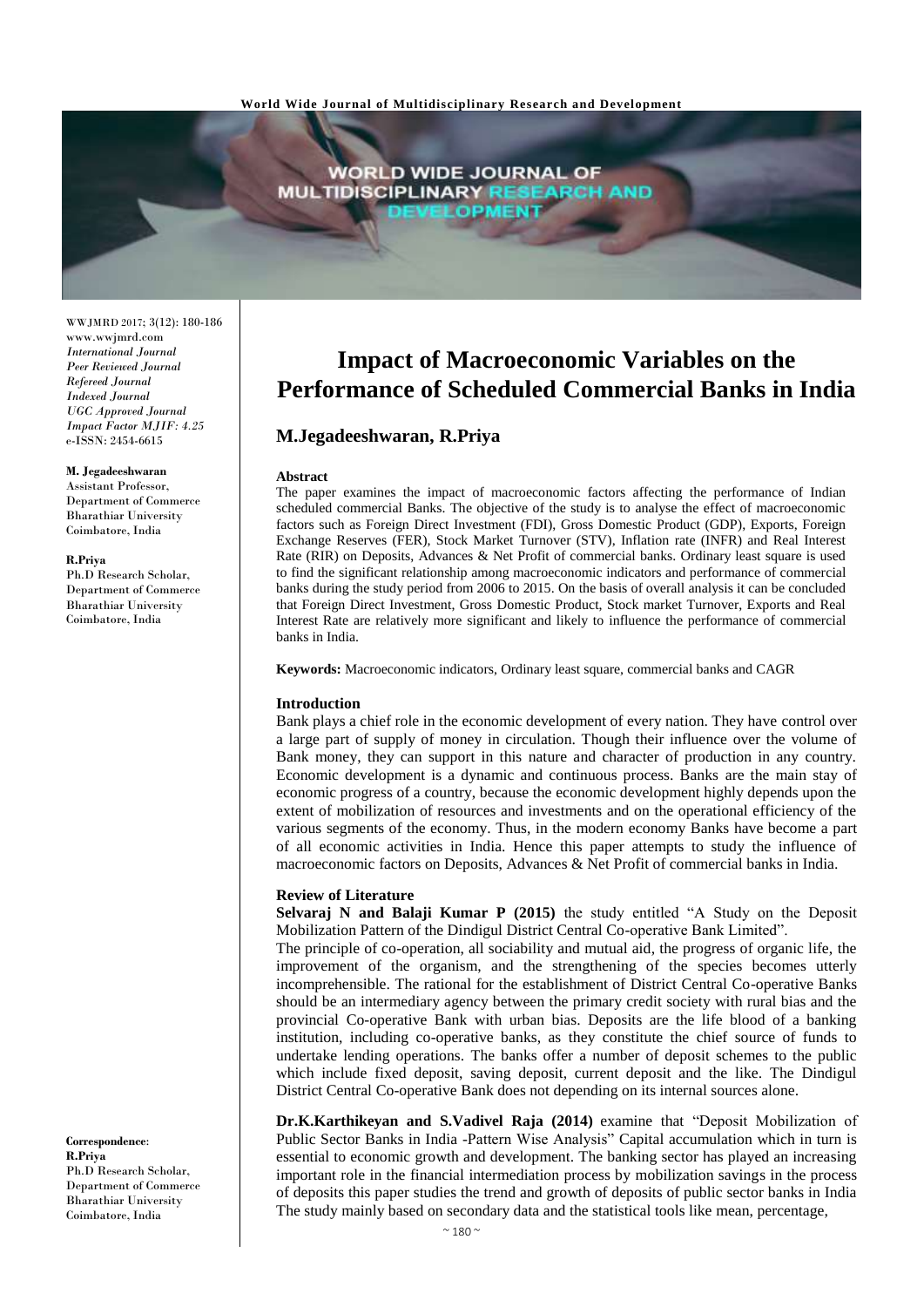Compound Growth Rate (CGR), trend analysis and Analysis of Variance (ANOVA) have been used to the study. It covers a period of 10 financial years from 2003 to 2012.

**Dr. (Smt.) Rajeshwari M. Shettar (2014)** the study entitled as "Deposit Mobilization and Socio-Economic Impact: A Case Study of Union Bank of India"

The study is a modest attempt to analyze the socioeconomic impact of bank deposits. Deposit mobilization is an integral part of banking activity. Mobilization of savings through intensive deposit collection has been regarded as the major task of banking in India today. Acceptance of deposits is the primary function of Commercial Banks. As such deposit mobilization is one of the basic innovations in current Indian Banking activity. In this paper, an attempt is made to analyze the socio-economic impact of deposit mobilization. Three different types of deposits namely, term deposits, current deposit and savings deposit is considered for the study. The data required for the study has been collected from Union Bank of India Annual Reports.

**Tafirei Mashamba, Rabson Magweva, Linda C. Gumbo (2014**) the study entitled as "Analysing the relationship between Banks' Deposit Interest Rate and Deposit Mobilisation: Empirical evidence from Zimbabwean Commercial Banks (1980-2006)" This study sought to analyse the relationship between banks' deposit interest rates and deposit mobilization in Zimbabwe for the period 2000-2006. They developed an Ordinary Least Squares (OLS) model to show the relationship between the response and explanatory variables. Pearson's correlation coefficient (R) was employed to demonstrate the strength of the relationship. Before running the regression equation the data was first tested for; stationary using the Augmented Dicker-Fuller Test, multicollinearity using correlation matrix and autocorrelation using theDurbin-Watson statistic. The study found a positive relationship between deposit rates and banks' deposits for the period under study and all the other explanatory variables were statistically significant. Also, the coefficient of determination  $(R^2)$  was found to be significantly high showing that the explanatory variables were able to account for the total variation of the dependent variable – deposits.

**Ray (2013)** examined the relationship between macroeconomic variables and stock prices. The Industrial production presents a measure of overall economic activity in a country and moves stock prices through its influence on expected future cash flows. Thus, it is expected that an increase in industrial production index is positively related to stock price. The causal relationship between industrial production and stock price in India is covered for a period, 1990-91 to 2010-11. The findings specified that there exist no significant causal relationship between industrial production and share price in India.

The result of regression, of course, suggests that there may have been positive relation between stock price and real industrial production. The increase in production of industry can enhance stock price and vice versa.

**Ayalew (2013)** investigated the determinants of domestic saving in Ethiopia using time series annual data form 1970/71-2010/11, Using an ARDL bounds testing

Approach and Error correction model (ECM) to capture both short run and long run relationships. The overall findings of the study underlined the importance of raising the level of income in a sustainable manner, minimizing the adverse impacts of budget deficit and inflation rate and creating competitive environment in the financial sector.

**Rao & Lakew (2012)** explored the key determinants of profitability of commercial banks operating in Ethiopia using panel data set of banks over the period 1999/00- 2008/09. The external factors were related to the industry and the macroeconomic scenarios within which the banks operate. The result of the study indicated that external factors had a statistically insignificant effect. Inflation was found to be statistically insignificant but it is positively related to bank profitability. Real GDP growth rate effect was found to be statistically insignificant though with a positive sign.

**Ali, Farhan, and Zafar (2011)** examined the bank specific and macroeconomic determinants of profitability for commercial banks in Pakistan. They use ROA and ROE as profitability measures. This study used the descriptive statistics, Pearson correlation and regression analysis as Statistical techniques. They suggested that ROA has a positive relationship with size, total deposits to total assets ratio and operating income/total assets ratio, on the other hand ROA has negative association with capital and credit risk.ROE is positively related with capital, operating income/total assets ratio and total deposits to total assets ratio.GDP is one factor that has significant impact on the profitability of banks.

**Mohammad (2011)** uses Multivariate Regression Model computed on Standard OLS formula and Granger causality test to model the impact of changes in selected microeconomic and macroeconomic variables on stock returns in Bangladesh. He examines monthly data for all the variables under study covering the period from July 2002 to December 2009. The study finds a negative relationship between stock returns and inflation as well as foreign remittance while market Price/Earnings and growth in market capitalization have a positive influence on stock returns. However, no unidirectional Granger Causality is found between stock returns and any of the independent variables and the lack of Granger Causality reveals the evidence of an informally inefficient market.

**Sufian and Kamarudin (2012)** identified bank specific characteristics and macroeconomic determinants of profitability in the Bangladesh's banking sector over the years 2000 to 2010 using a sample of 31 commercial banks in Bangladesh. The determinants were identified using multiple regression analysis. The results revealed that macroeconomic determinants significantly influenced profitability. The relationship between economic growth and bank performance is negative and significant while the coefficient of inflation was significant and positive.

## **Statement of the Problem**

In India the banking sector comprised of commercial banks. A progressive banking sector plays a vital role in the economic growth of the country and profitability is essential for the well-functioning banking sector, it supports to absorb losses resulting from the banking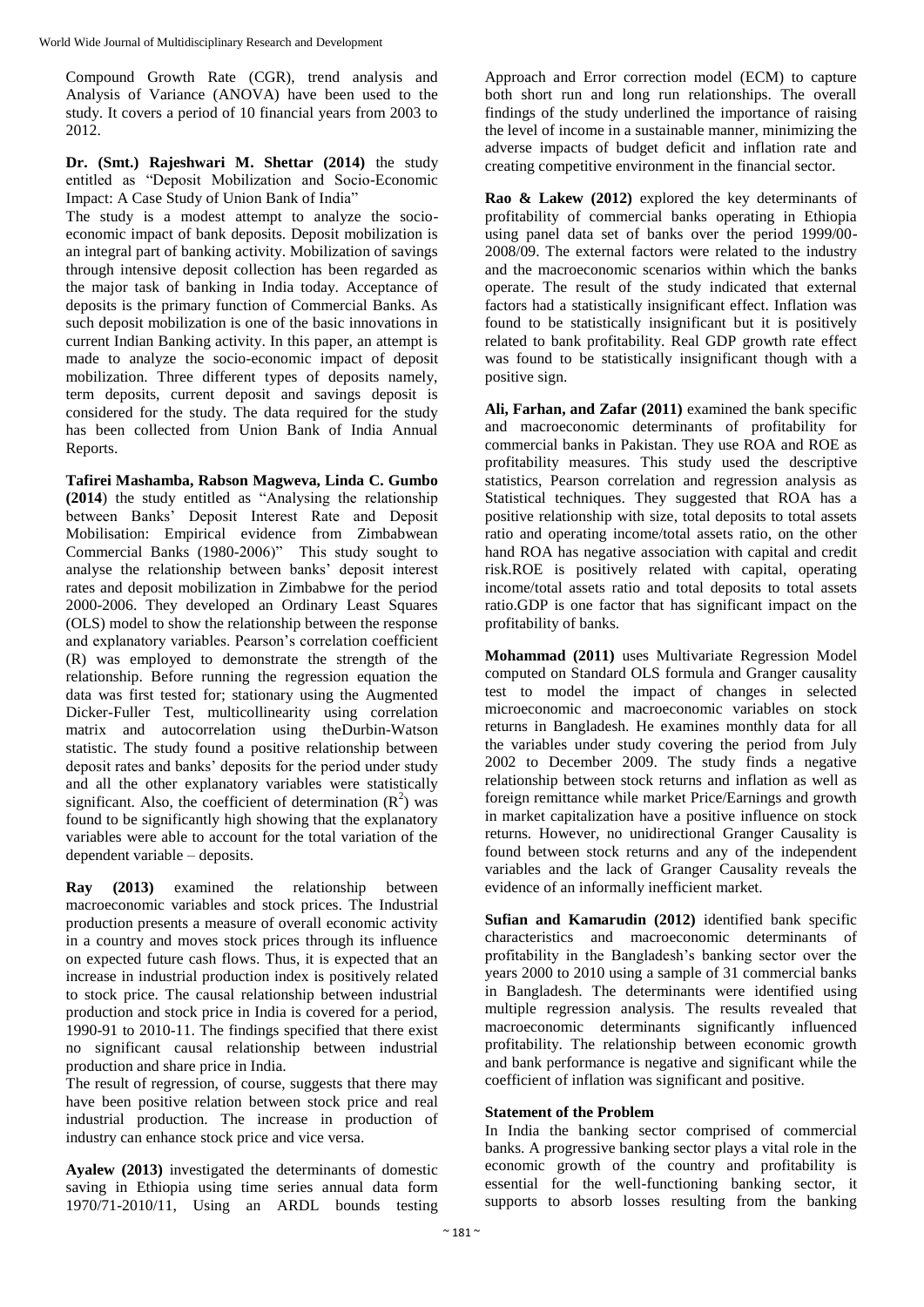operations. Therefore, it is important to understand those factors which have some effect on bank's operations. During the last few years, financial markets and institutions in India have witnessed the significant change in terms of consolidation as well as diversification. Moreover the global financial crisis also affects the performance of banks in India. It is reasonable to assume that all of the above changes pose great challenges to Indian banks as the environment in which they operate has changed rapidly. Hence, the present study is focused to understand the effects of the macroeconomic indicators on the Deposits, Advances & Net Profit of Scheduled Commercial Banks in India. This raises the following questions:

- 1. How do the Commercial Banks perform, in terms of Profitability?
- 2. To what extent have the Macroeconomic Indicators affect the Deposits, Advances & Net Profit of Commercial Banks in India?

## **Objectives of the Study**

The objectives of the study are

- 1. To examine the trend and growth pattern of Deposit Mobilization, Advances and Net Profit of Commercial Banks in India.
- 2. To find the impact of Macroeconomic variables on Deposit Mobilization, Advances and Net Profit of Commercial Banks.

## **Hypotheses of the Study**

 $H<sub>01</sub>$ : There is no significant effect of Macroeconomic variables on Deposit Mobilization.

 $H_0$ : There is no significant effect of Macroeconomic variables on Advances.

 $H<sub>03</sub>$ : There is no significant effect of Macroeconomic variables on Net Profit.

### **Methodology Sources of Data**

To accomplish the objectives of the study, secondary data were used. It has been collected from bank records, published and unpublished financial reports, journals, magazines and websites.

## **Period of the Study**

The study is chronological and covers a period from 2006 - 2015.

## **Tools for Analysis**

The collected data was analyzed through various tools such as trend analysis, Mean, Standard Deviation, Coefficient of Variation, CAGR and OLS.

## **Results and Discussions**

## **Results of descriptive statistics**

Table 1 presents the descriptive statistics of deposits and advances of our model. The table 1 shows the characteristics of the deposits and advances used by revealing the statistical mean, standard deviation and CAGR.

**Table .1**: Descriptive statistics of Deposits and Advances

| Year    | <b>Deposits</b> | <b>Advances</b> | Net Profit |
|---------|-----------------|-----------------|------------|
| 2006    | 17328.57        | 11243           | 5.32       |
| 2007    | 21090.49        | 15070.77        | 5.39       |
| 2008    | 26119.34        | 19311.89        | 5.49       |
| 2009    | 31969.40        | 23619.14        | 5.63       |
| 2010    | 38341.10        | 27755.49        | 5.72       |
| 2011    | 44928.26        | 32447.88        | 5.76       |
| 2012    | 52079.69        | 39420.82        | 5.85       |
| 2013    | 59090.82        | 46118.52        | 5.91       |
| 2014    | 69342.80        | 53931.58        | 5.96       |
| 2015    | 79134.43        | 61390.45        | 5.91       |
| Mean    | 43942.49        | 33030.95        | 5.69       |
| Std.Dev | 20825.24        | 16850.52        | 0.22       |
| CAGR    | 16.40           | 18.50           | 1.05       |

Source: Computed Data



**Fig. 1:** Growth of Deposits and Advances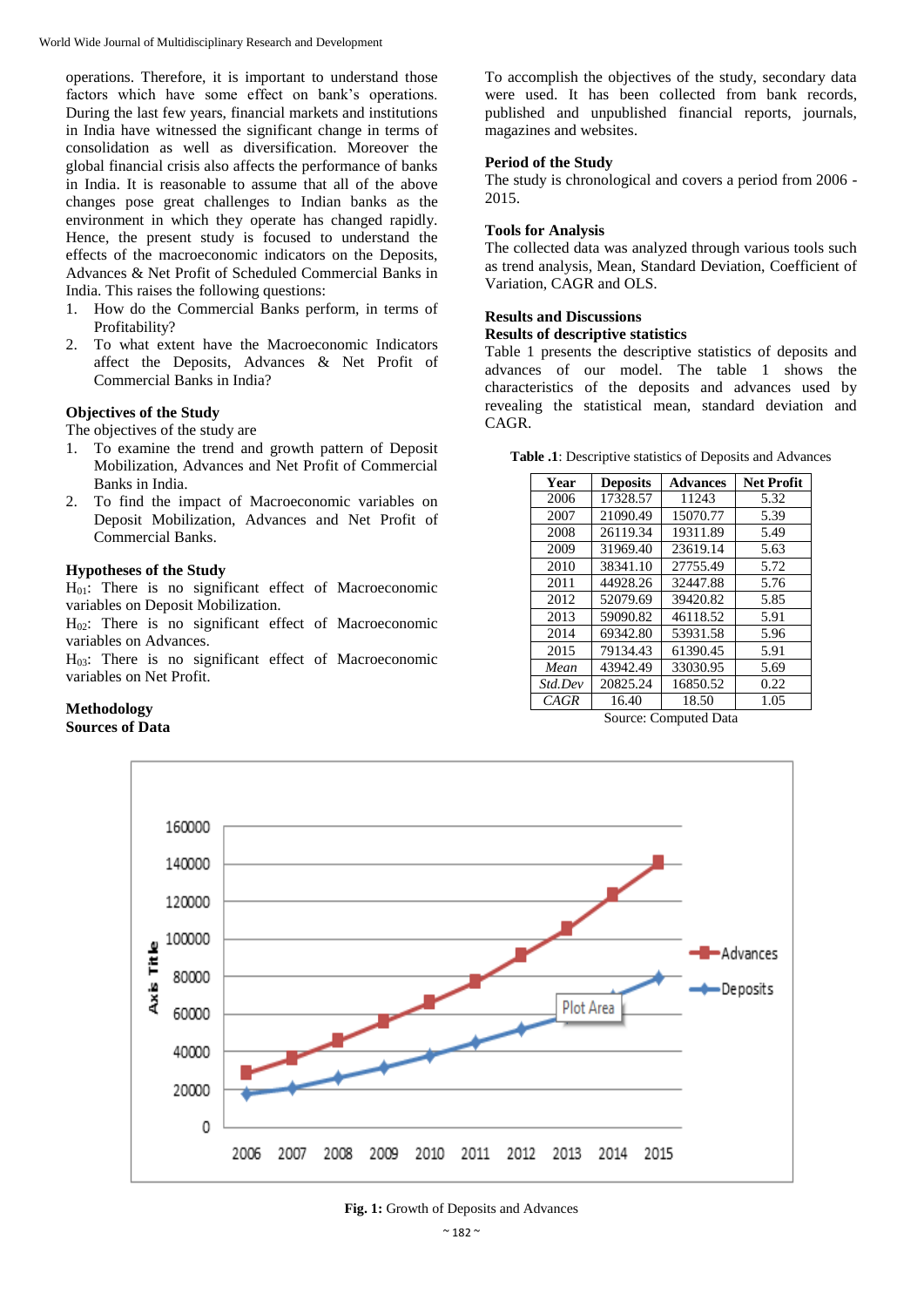

**Fig. 2:** Growth of Net Profit

The table shows that the Mean of Total Deposits is 43942.49. The Total Deposits is high in the year 2015 by 79134.43 billion followed by in the year of 2014 by 69342.80 billion and less in the year of 2006 by 17328.57 billion. The Standard Deviation of Total Deposits is 20825.24. The Compound Annual Growth Rate of Total Deposits is 16.40 per cent.

The Mean of Advances is 33030.95. The Standard Deviation of Advances is 16850.52. The Compound Annual Growth Rate of Advances is 18.50 per cent. The Advances is high in the year 2015 by 61390.45 million and less in the year of 2006 by 11243 million.

The Mean of Net profit ratio is 5.69. The Standard Deviation of Net profit ratio is 0.22. The Compound Annual Growth Rate of Net profit ratio is 1.05 per cent. The Net profit ratio is high in the year 2014 by 5.96 and less in the year of 2006 by 5.32.

Table 2 presents the descriptive statistics for all the macroeconomic variables in our model. The Table 2 shows the characteristics of the variables used by revealing the statistical mean, standard deviation, CV and CAGR.

**Table.2:** Descriptive Statistics of Macroeconomic Factors (Log)

| Year    | <b>FDI</b> | <b>GDP</b> | <b>Exports</b> | <b>FER</b> | <b>STV</b> | <b>INFR</b> | <b>RIR</b> |
|---------|------------|------------|----------------|------------|------------|-------------|------------|
| 2006    | 2.57       | 4.51       | 3.74           | 3.73       | 6.06       | 0.75        | 0.79       |
| 2007    | 2.84       | 4.60       | 3.85           | 3.82       | 6.20       | 0.81        | 0.65       |
| 2008    | 3.01       | 4.63       | 3.96           | 3.94       | 6.29       | 0.74        | 0.84       |
| 2009    | 3.14       | 4.70       | 4.01           | 4.09       | 6.55       | 0.99        | 0.63       |
| 2010    | 3.28       | 4.75       | 4.12           | 4.10       | 6.44       | 1.18        | 0.76       |
| 2011    | 3.20       | 4.81       | 4.11           | 4.10       | 6.62       | 0.98        | 0.41       |
| 2012    | 3.12       | 4.89       | 4.33           | 4.14       | 6.55       | 0.81        | 0.54       |
| 2013    | 3.19       | 4.95       | 4.33           | 4.18       | 6.45       | 1.05        | 0.45       |
| 2014    | 3.17       | 5.00       | 4.39           | 4.20       | 6.43       | 0.96        | 0.58       |
| 2015    | 3.27       | 5.06       | 4.45           | 4.26       | 6.45       | 0.77        | 0.79       |
| Mean    | 3.08       | 4.79       | 4.13           | 4.06       | 6.40       | 0.90        | 0.65       |
| Std.Dev | 0.22       | 0.18       | 0.24           | 0.17       | 0.17       | 0.14        | 0.15       |
| CV      | 7.18       | 3.84       | 5.86           | 4.21       | 2.72       | 16.34       | 23.18      |
| CAGR    | 2.45       | 1.15       | 1.76           | 1.33       | 0.63       | 0.29        | 0.00       |





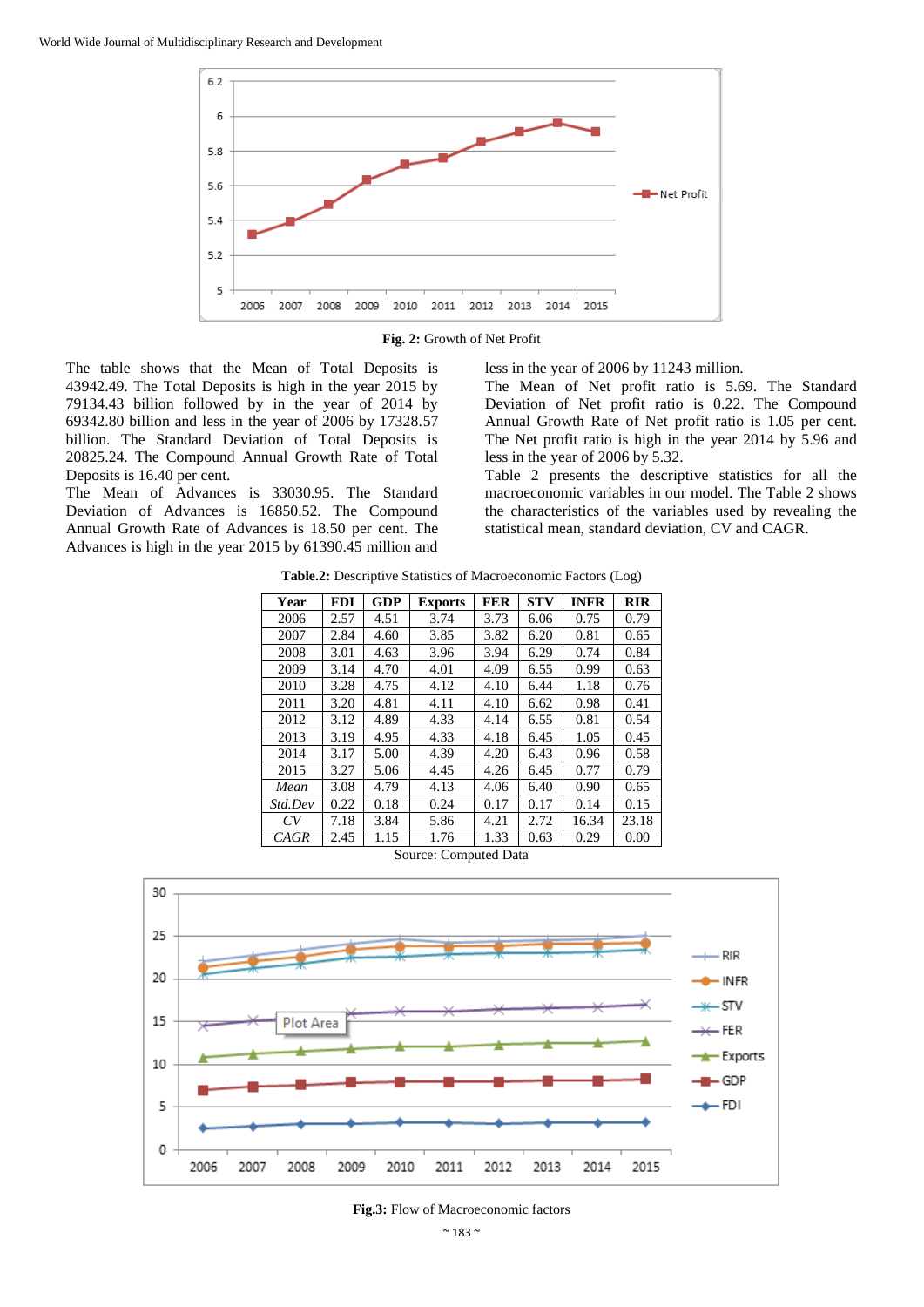Table shows that Stock market turnover has the highest mean value of 6.40 followed by Gross Domestic Product 4.79 and the lowest mean value is Real Interest Rate with 0.65. Standard deviation is high in Exports with 0.24 followed by Foreign Direct Investment with 0.22 and low in Inflation rate with 0.14. It indicates that there is more variation in the export followed by Foreign Direct Investment. GDP is found to be more consistent with 3.84 followed by Inflation rate with 16.34 and low consistency in Real Interest Rate with 23.18. FDI has the highest

growth rate with 2.45 followed by Exports with 1.76 and Real Interest Rate does not have any growth throughout the study period.

**Analysis of Impact of Macroeconomic Variables on Deposits, Advances and Net Profit**

**Analysis of Impact of Macroeconomic Variables on Deposits**

**H<sub>01</sub>**: There is no significant effect of Macroeconomic variables on Deposits

| <b>Variable</b>           | Coefficient | <b>Std. Error</b>         | t-Statistic | Prob.  |
|---------------------------|-------------|---------------------------|-------------|--------|
| <b>EXPORTS</b>            | 0.0558      | 0.1142                    | 0.4885      | 0.0335 |
| <b>FDI</b>                | 0.1407      | 0.0504                    | 2.7912      | 0.0480 |
| <b>FER</b>                | $-0.0111$   | 0.1114                    | $-0.1004$   | 0.9292 |
| <b>GDP</b>                | 0.9835      | 0.0898                    | 10.9460     | 0.0082 |
| INF                       | $-0.0121$   | 0.0387                    | $-0.3127$   | 0.0041 |
| <b>RIR</b>                | $-0.0183$   | 0.0211                    | $-0.8700$   | 0.4760 |
| <b>STV</b>                | 0.0161      | 0.2229<br>0.0726          |             | 0.0443 |
| C                         | $-1.8788$   | 1.0987                    | $-1.7100$   | 0.2294 |
| R-squared                 | 0.6992      | <b>Durbin-Watson stat</b> |             | 2.7644 |
| <b>Adjusted R-squared</b> | 0.6768      | Prob(F-statistic)         |             | 0.0024 |
|                           |             | <b>F-statistic</b>        | 405.3358    |        |

**Table .3:** OLS Analysis of Macroeconomic variables on Deposits

Dependent Variable: TD Significant at 5% level

The above table demonstrates the results of Ordinary Least Square Regression for impact of macroeconomic variables on deposit mobilization for the study period of 2006 to 2015. When Deposit Mobilization is a dependent variable, R-square is 0.699 indicating that, 69.9 per cent of performance variation is accounted for by the combined linear impact of independent variables. Adjusted R square value is 0.676, implying that the model has accounted for 67.6 per cent of the variance in the criterion variable. The F-statistics is significant at all variables means that the hypothesized relationship between the total deposit and macroeconomic variables is validated. The value of Durbin-Watson statistics is 2.76 signifying that the model is suffering from Auto-correlation.The coefficient for impact of macroeconomic variables on Deposit Mobilization implies that Foreign Direct Investment, Gross Domestic Product, Exports and Stock Market Turnover are significant at 5 per cent significance level.

T-Statistic values prove that Foreign Direct Investment, Gross Domestic Products, Exports and Stock Market Turnover have positive relationship with Deposit Mobilization. Foreign Exchange Reserve, Inflation Rate and Real Interest Rate have negative relationship with

Deposit Mobilization. Foreign Direct Investment has positive relationship and significant on Deposit Mobilization which means the Foreign Direct Investment cause similar impact in Deposit Mobilization. Gross Domestic Product has positive relationship Deposit Mobilization which means the total number of goods produced in a country persuades the Deposit Mobilization. Exports have positive relationship Deposit Mobilization which means the increase in exporting of goods from our country also increases the Deposit Mobilization. Stock Market Turnover has positive relationship Deposit Mobilization which means the increase in Stock Market Turnover also raises the Deposit Mobilization. Inflation Rate has negative but significant impact on Deposit Mobilization which means the Inflation Rate sources converse impact in Deposit Mobilization. Foreign Exchange Reserve and Real interest rate have negative and insignificant impact on Deposit Mobilization.

## **Analysis of Impact of Macroeconomic Variables on Advances**

 $H_0$ : There is no significant effect of Macroeconomic variables on Advances.

| <b>Variable</b>           | <b>Coefficient</b> | <b>Std. Error</b>  | t-Statistic | Prob.    |
|---------------------------|--------------------|--------------------|-------------|----------|
| <b>GDP</b>                | 1.386851           | 0.778315           | 1.781863    | 0.0167   |
| FER                       | $-0.342812$        | 0.784610           | $-0.436920$ | 0.0548   |
| <b>FDI</b>                | 0.192145           | 0.125861           | 1.526640    | 0.0564   |
| <b>Exports</b>            | 0.065071           | 0.315812           | 0.206043    | 0.0258   |
| <b>STV</b>                | 0.138897           | 0.285626           | 0.486290    | 0.0348   |
| <b>RIR</b>                | 0.029735           | 0.085333           | 0.348463    | 0.0308   |
| <b>INFR</b>               | $-0.000116$        | 0.057006           | $-0.002037$ | 0.0526   |
| C                         | 4.636163           | 3.677545           | 1.260668    | 0.0146   |
| <b>R-squared</b>          | 0.799599           | Durbin-Watson stat |             | 2.318061 |
| <b>Adjusted R-squared</b> | 0.748194           | Prob(F-statistic)  |             | 0.001404 |
|                           |                    | F-statistic        |             | 711.4577 |

**Table .4:** OLS Analysis of Macroeconomic variables on Advances

Dependent Variable: Advances

Significant at 5% level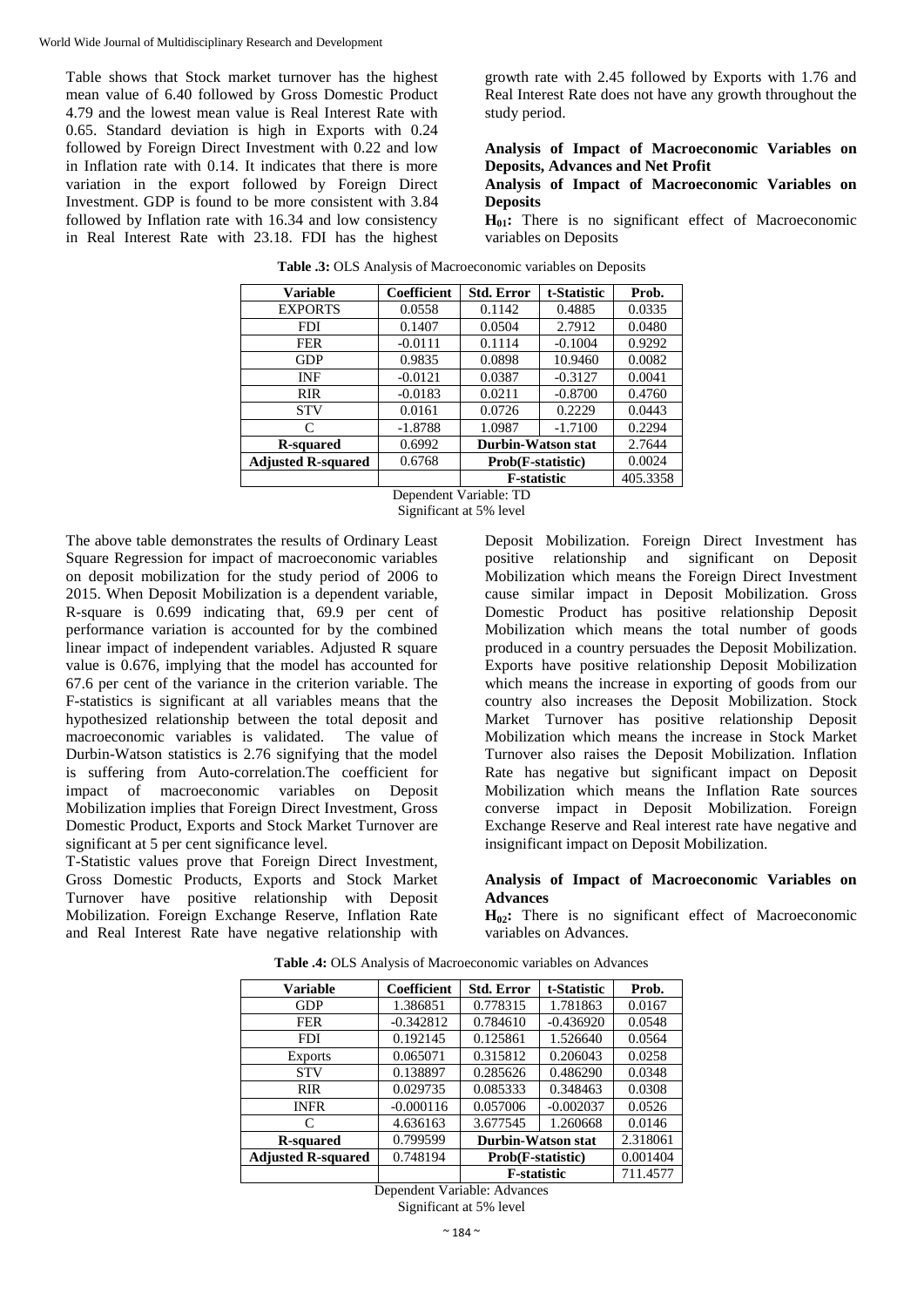The above table displays the results of Ordinary Least Square Regression for impact of macroeconomic variables on advances for the study period of 2006 to 2015. When Advances is considered as dependent variable, R-square is 0.799 indicating that, 79.9 per cent of performance variation is accounted for by the combined linear impact of independent variables. Adjusted R square value is 0.748, implying that the model has accounted for 74.8 per cent of the variance in the criterion variable. The F-statistics is significant at all levels means that the hypothesized relationship between the Advances and macroeconomic variables is validated. The value of Durbin-Watson statistics is 2.31 signifying that the model is suffering from Auto-correlation. The coefficient for impact of

macroeconomic variables on Advances implies that Gross Domestic Product, Exports, Stock Market Turnover and Real Interest Rate are significant at 5 per cent significance level.

Foreign exchange reserve and Inflation Rate has negative relationship with the Advances. GDP, FDI, Exports, Stock Market Turnover and Real Interest Rate are those variables which has positive relationship with Advances.

## **Analysis of Impact of Macroeconomic Variables on Net Profit**

**H03:** There is no significant effect of Macroeconomic variables on Net Profit.

| <b>Variable</b>           | Coefficient | <b>Std. Error</b>         | t-Statistic | Prob.  |
|---------------------------|-------------|---------------------------|-------------|--------|
| <b>EXPORTS</b>            | 0.0558      | 0.1942                    | 0.4885      | 0.0084 |
| FDI                       | 0.1407      | 0.0592                    | 2.7812      | 0.0196 |
| <b>FER</b>                | $-0.0231$   | 0.2224                    | $-0.1004$   | 0.9658 |
| <b>GDP</b>                | 0.6734      | 0.0848                    | 10.2646     | 0.0493 |
| <b>INF</b>                | $-0.0947$   | 0.0346                    | $-0.3127$   | 0.2716 |
| <b>RIR</b>                | $-0.0139$   | 0.0211                    | $-0.87$     | 0.0291 |
| <b>STV</b>                | 0.0172      | 0.0637                    | 0.2889      | 0.0368 |
| C                         | $-1.8788$   | 1.0987                    | $-1.331$    | 0.2294 |
| <b>R-squared</b>          | 0.5446      | <b>Durbin-Watson stat</b> |             | 2.8259 |
| <b>Adjusted R-squared</b> | 0.5418      | Prob(F-statistic)         |             | 0.0017 |
|                           |             | <b>F</b> -statistic       | 397.2371    |        |

**Table .5:** OLS Analysis of Macroeconomic variables on Net Profit

Dependent Variable: Net\_Profit Significant at 5% level

The above table displays the results of Ordinary Least Square Regression for impact of macroeconomic variables on Net Profit for the study period of 2006 to 2015. When Net Profit is considered as dependent variable, R-square is 0.5446indicating that, 54.4 per cent of performance variation is accounted for by the combined linear impact of independent variables. Adjusted R square value is  $0.5418$ , implying that the model has accounted for 54.1 per cent of the variance in the criterion variable. The F-statistics is significant at all levels means that the hypothesized relationship between the Net Profit and macroeconomic variables is validated. The value of Durbin-Watson statistics is 2.82 signifying that the model is suffering from Auto-correlation. The coefficient for impact of macroeconomic variables on Net Profit implies that Foreign Direct Investment, Gross Domestic Product, Exports, Stock Market Turnover and Real Interest Rate are significant at 5 per cent significance level.

Foreign exchange reserve and Inflation Rate has negative relationship with the Net Profit. GDP, FDI, Exports, Stock Market Turnover and Real Interest Rate are those variables which has positive relationship with Net Profit.

# **Conclusion**

This study has investigated the effect of macroeconomic factors on the performance of commercial banks in India. On the basis of overall analysis it can be concluded that Foreign Direct Investment, Gross Domestic Product, Stock market Turnover, Exports and Real Interest Rate are relatively more significant and likely to influence the performance of commercial banks in India. There is a positive relationship between these macroeconomic indiacators and performance of commercial banks. Considering the changes in macroeconomic indicators,

being productively efficient Indian Banks can become more profitable even though if market concentration increases, due to the increase in number of market players within the industry.

# **References**

- 1. Selvaraj N, Balaji Kumar P (2015), "A Study on the Deposit Mobilization Pattern of the Dindigul District Central Co-operative Bank Limited", J Tourism Hospit 4:138. doi: 10.4172/2167-0269.1000138.
- 2. Dr.K.Karthikeyan and S.Vadivel Raja (2014), "Deposit Mobilization of Public Sector Banks In India -Pattern Wise Analysis", International Journal of Business and Administration Research Review, Vol.2, Issue.6, July - Sep. PP. 117-121.
- 3. Dr. (Smt.) Rajeshwari M. Shettar (2014), "Deposit Mobilization and Socio - Economic Impact: Case Study", IOSR Journal of Engineering (IOSRJEN), Vol. 04, Issue 05, ||V4|| PP. 21-26.
- 4. Tafirei Mashamba, Rabson Magweva, Linda C. Gumbo (2014), "Analyzing the relationship between Banks' Deposit Interest Rate and Deposit Mobilization: Empirical evidence from Zimbabwean Commercial Banks (1980-2006)", IOSR Journal of Business and Management, Volume 16, Issue 1. Ver. VI, PP. 64-75.
- 5. Ray, Sarbapriya (2013), Towards Examining the Relationship between Industrial Production and Stock Price in India. United States of America Research Journal (USARJ) 1 (03), PP. 36-45.
- 6. Ayalew, H.A. (2013), "Determinants of Domestic Saving in Ethiopia": An Autoregressive Distributed lag (ARDL) Bounds Testing Approach. Journal of Economics and International Finance. 5(6): PP. 248-257.